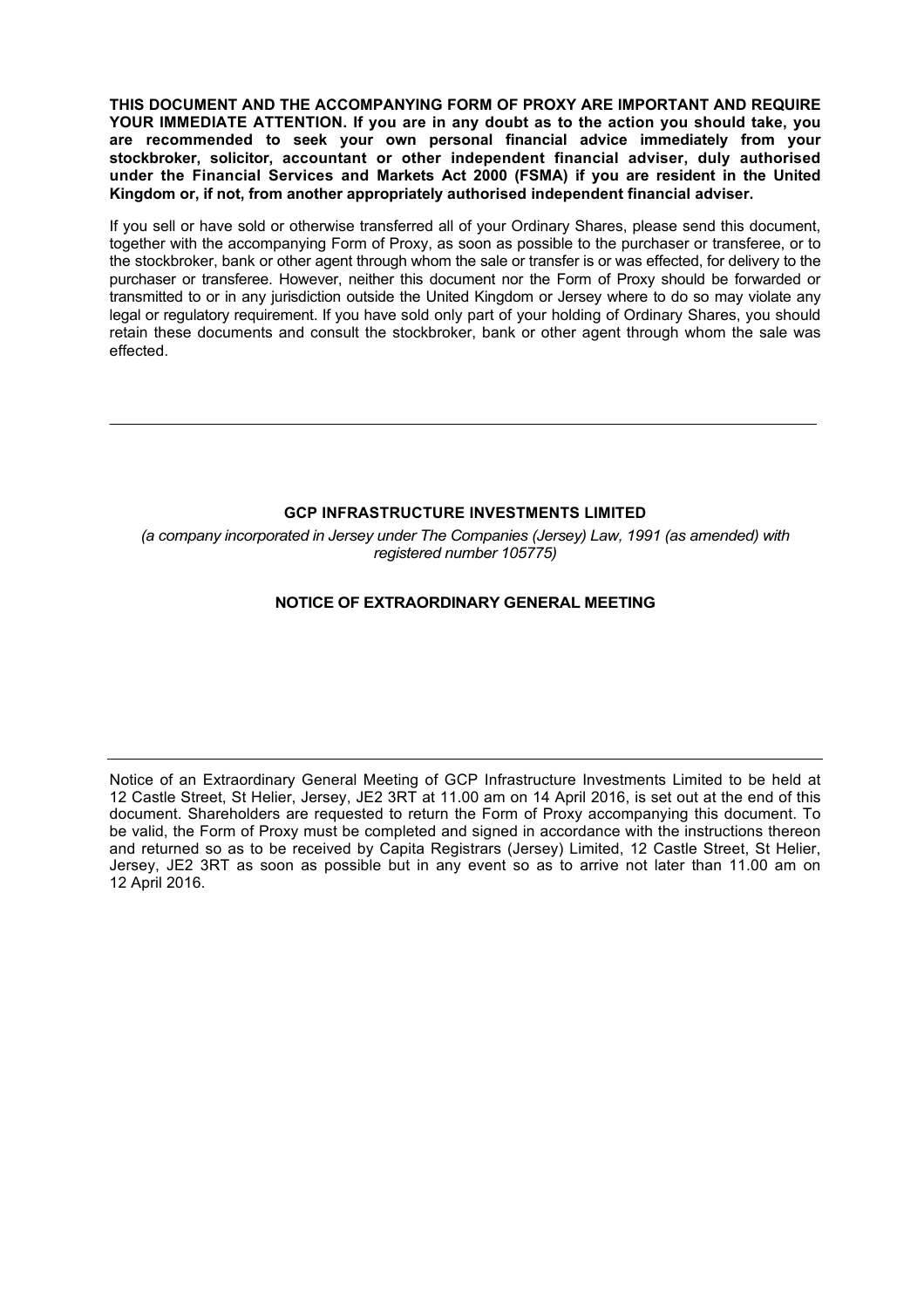# **KEY TIMES AND DATES**

| Latest time and date for receipt of Forms of Proxy           | 11.00 am on 12 April 2016  |
|--------------------------------------------------------------|----------------------------|
| Latest time and date for receipt of CREST Proxy Instructions | 11.00 am on 12 April 2016  |
| <b>Extraordinary General Meeting</b>                         | 11.00 am on 14 April 2016  |
| New Placing Programme opens                                  | on or around 18 April 2016 |
| New Placing Programme closes                                 | on or around 17 April 2017 |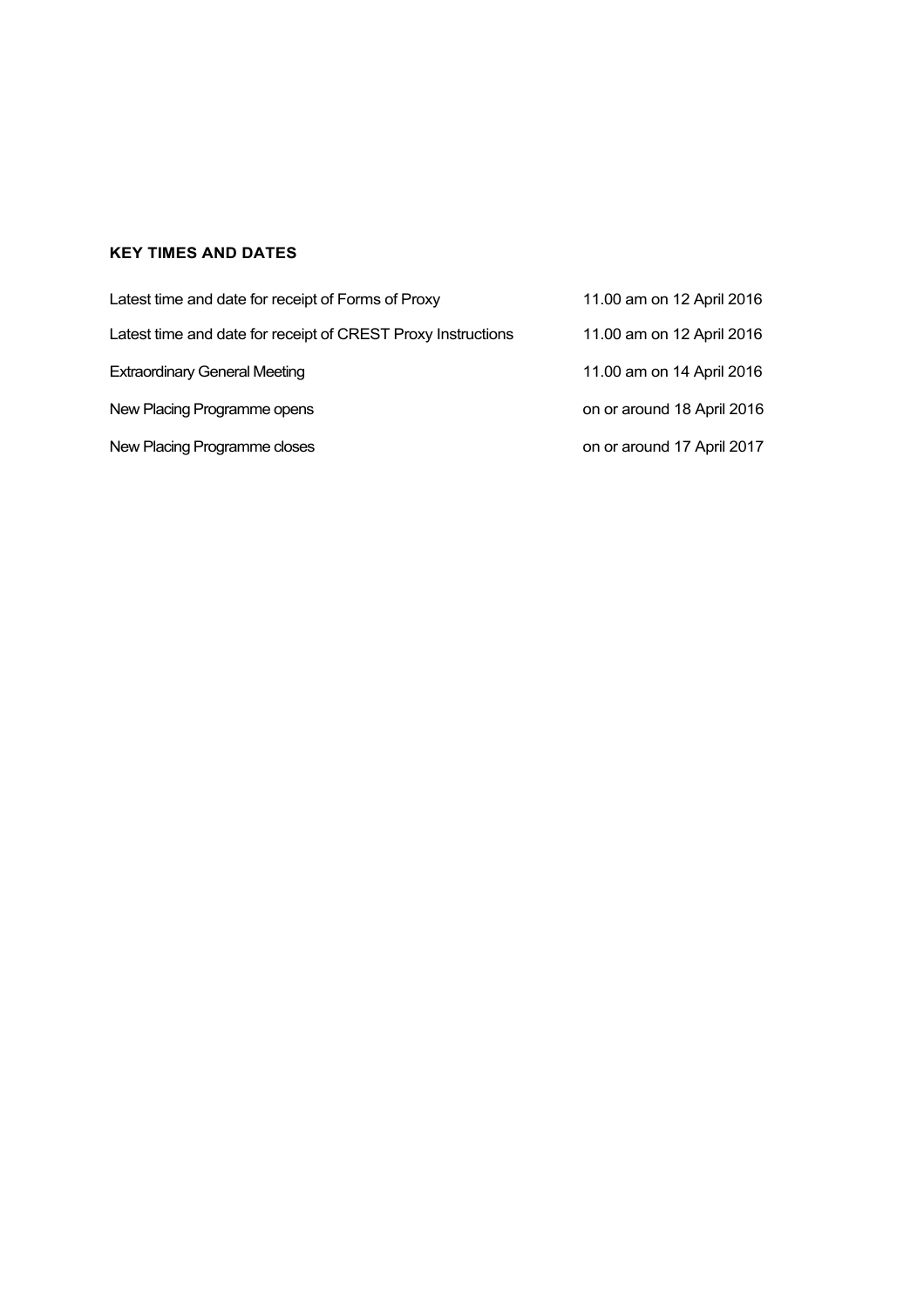## **LETTER FROM THE CHAIRMAN OF GCP INFRASTRUCTURE INVESTMENTS LIMITED**

*(a company incorporated in Jersey under The Companies (Jersey) Law 1991 (as amended) with registered number 105775) Registered Office: 12 Castle Street, St Helier, Jersey JE2 3RT*

*Directors (all non-executive):* Ian Reeves CBE (Chairman) Julia Chapman Michael Gray Paul de Gruchy David Pirouet Clive Spears

23 March 2016

Dear Shareholder,

## **Notice of an Extraordinary General Meeting, including a resolution in respect of a New Placing Programme**

On 30 March 2015 the Company published a prospectus relating to the creation of a placing programme to issue up to 150 million Ordinary Shares (the "**Existing Placing Programme**") and pursuant to which it has issued 77,951,332 Ordinary Shares, raising gross proceeds of approximately £90 million for the Company, as at the date of this document. Issuance of such Ordinary Shares has been at a premium to the Company's prevailing net asset value per Ordinary Share, thereby increasing the net asset value of the Ordinary Shares.

The Existing Placing Programme will close on 29 March 2016. The purpose of this circular is to seek Shareholder approvals which will enable the Company to create a new placing programme for up to 175 million Ordinary Shares to expire on or around 17 April 2017 (the "**New Placing Programme** ").

I am pleased to send to you the notice of an Extraordinary General Meeting of the Company, in connection with the Company's New Placing Programme which is being held at 12 Castle Street, St Helier, Jersey JE2 3RT at 11.00 am on 14 April 2016.

#### **New Placing Programme**

The following Resolution will be proposed as a Special Resolution at the EGM:

To authorise the Directors to disapply pre-emption rights in respect of the issue of up to 175 million Ordinary Shares pursuant to the New Placing Programme.

A special resolution requires a majority of at least 75 per cent. of members entitled to vote and present in person or by proxy to vote in favour in order for it to be passed.

In order for the Directors to continue to have the power to issue in certain circumstances equity securities (as defined in the Articles) for cash free of the pre-emption rights in the Company's Articles, such pre-emption rights must be disapplied as the existing disapplication authorisation passed by Shareholders at the annual general meeting of the Company held on 12 February 2016 relates only to the Company's Existing Placing Programme, which was instituted on 30 March 2015 and will close on 29 March 2016 (or any earlier date on which it is fully subscribed).

As announced on 23 March 2016, the Company intends to institute the New Placing Programme pursuant to which it may issue up to 175 million new Ordinary Shares.

Any Ordinary Shares issued pursuant to the New Placing Programme will be issued at a minimum issue price equal to the prevailing net asset value per Ordinary Share at the time of allotment together with a premium intended at least to cover the costs and expenses of the relevant placing of Ordinary Shares (including, without limitation, any placing commissions) and the initial investment of the amounts raised. The issue price in respect of each relevant placing of Ordinary Shares will be determined on the basis described above so as to cover the costs and expenses of each placing and thereby avoid any dilution of the net asset value of the then existing Ordinary Shares held by Shareholders.

The New Placing Programme will be flexible and may have a number of closing dates. The New Placing Programme will not be underwritten.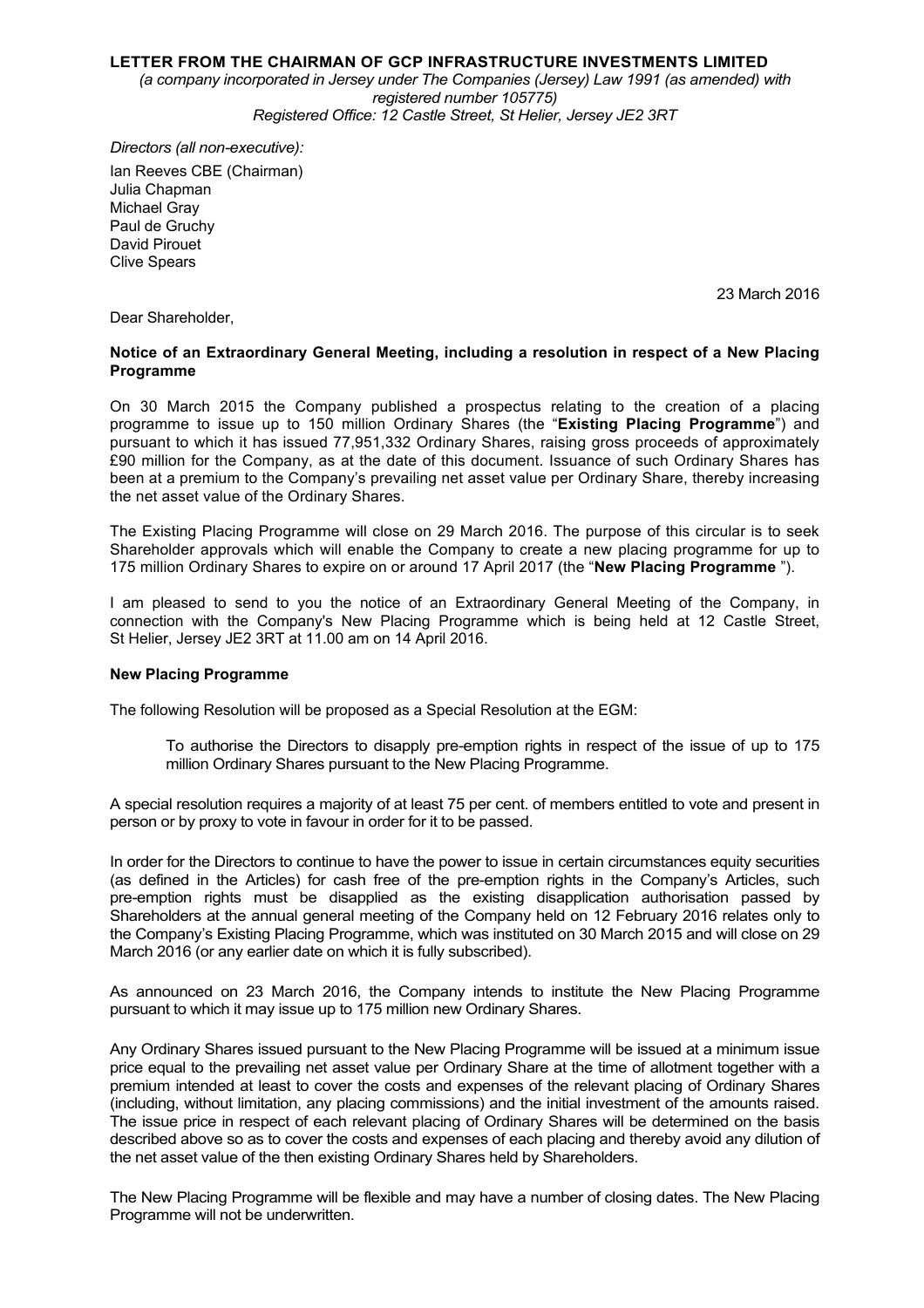Although there are challenges from increased competition in certain sectors in which the Company invests, and more limited opportunities in other sectors than has been the case in the past, nevertheless the Company continues to see significant opportunities in the infrastructure debt markets and wishes to continue to be in a position to take advantage of these opportunities as and when they arise. The Company notes a background of continuing demand for the Company's Ordinary Shares (which have performed strongly and have traded at a premium to net asset value since the Company's IPO).

The Directors believe that instituting the New Placing Programme will have the following benefits for Shareholders:

- the Company will be able to raise additional capital promptly, enabling it to take advantage of current and future investment opportunities, thereby further diversifying its investment portfolio, both by number of investments and by sector;
- an increase in the market capitalisation of the Company will help to make the Company attractive to a wider investor base;
- it is expected that the secondary market liquidity in the Ordinary Shares will be further enhanced as a result of a larger and more diversified shareholder base. The New Placing Programme will partially satisfy market demand for Ordinary Shares from time to time and improve liquidity in the market for Ordinary Shares; and
- the Company's fixed running costs will be spread across a wider shareholder base, thereby reducing the total expense ratio.

The Shareholders are therefore being asked to approve by way of a Special Resolution at the EGM the disapplication of the pre-emption rights in the Articles in respect of the issue of up to 175 million Ordinary Shares pursuant to the New Placing Programme.

In light of current best practice in relation to corporate governance and recommended limits of disapplication of pre-emption rights, the proposed disapplication is limited to approximately 30 per cent. of the Company's issued share capital as at the date of this document.

Application will be made to the UK Listing Authority for any Ordinary Shares issued pursuant to the New Placing Programme to be admitted to the Premium Listing segment of the Official List and for any such Ordinary Shares to be admitted to trading on the London Stock Exchange's Main Market for listed securities. The Ordinary Shares will be issued in registered form and may be held in certificated or uncertificated form. Temporary documents of title will not be issued pending the despatch of definitive certificates for the Ordinary Shares. The new Ordinary Shares will rank equally with existing Ordinary Shares, including as to any right to receive dividends (save for any dividends or other distributions declared, made or paid on the Ordinary Shares by reference to a record date prior to the allotment of the relevant new Ordinary Shares).

Subject to the passing of the Resolution, the Company expects to publish a prospectus in respect of the New Placing Programme on or around 18 April 2016.

As at the latest practicable date prior to the publication of this document, there were 594,599,568 Ordinary Shares in issue. If 175 million Ordinary Shares (being the maximum number of Ordinary Shares available under the New Placing Programme) were to be issued pursuant to the New Placing Programme, the issued share capital following the closing of the New Placing Programme would have increased by 29 per cent. On this basis, if an existing Shareholder did not acquire any Ordinary Shares in the New Placing Programme, his or her proportionate voting interest in the Company would be diluted by 22.7 per cent. However, as stated above, the issue price in respect of each relevant placing of Ordinary Shares will be determined so as to cover the costs and expenses of each placing and thereby avoid any dilution of the net asset value of the existing Ordinary Shares.

## **Action to be taken**

The action to be taken in respect of the Extraordinary General Meeting depends on whether you hold your Ordinary Shares in certificated form or in uncertificated form (that is, in CREST).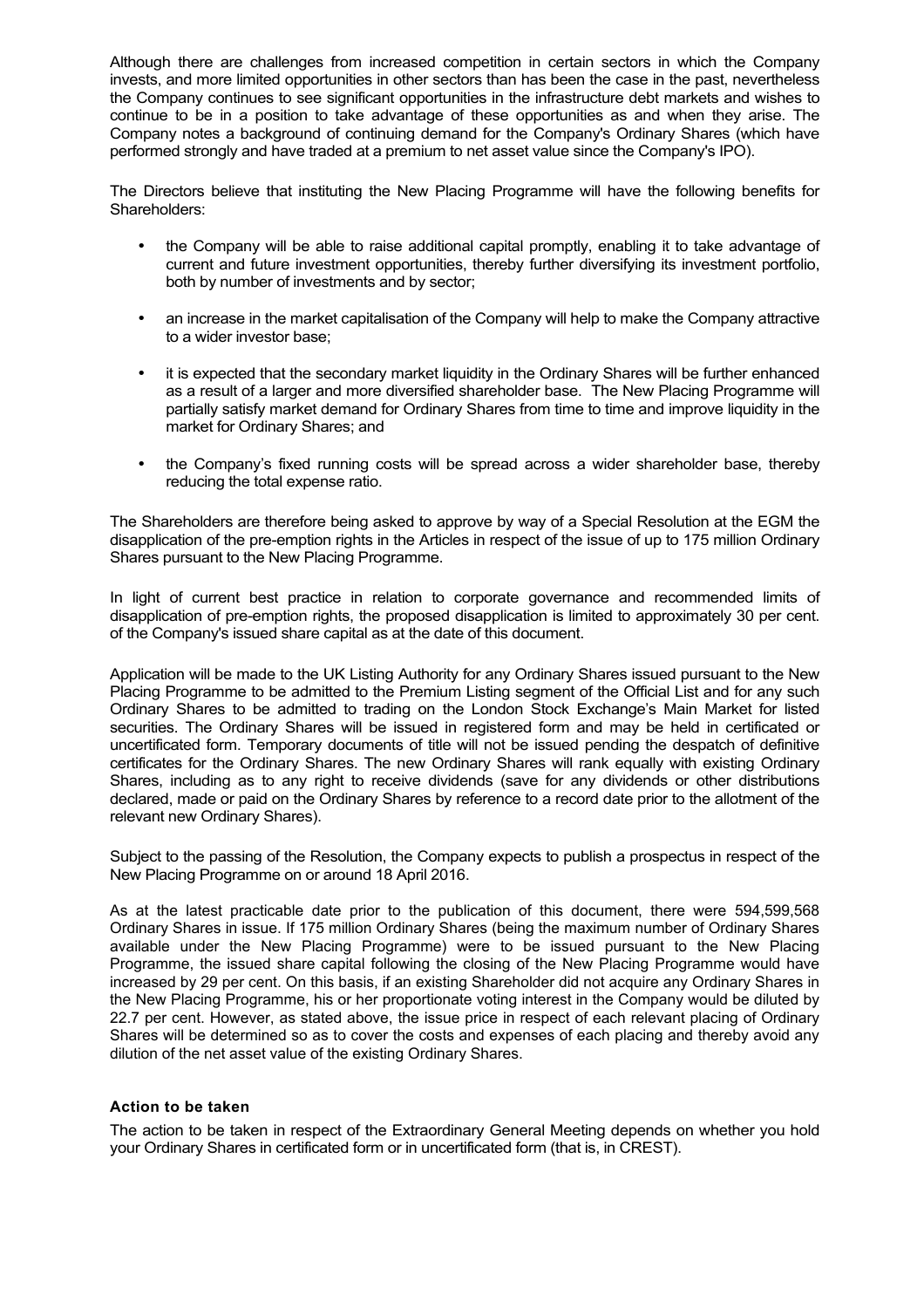#### *Certificated Shareholders*

Please check that you have received a Form of Proxy for use in respect of the Extraordinary General Meeting with this document.

**Whether or not you propose to attend the Extraordinary General Meeting in person, you are strongly encouraged to complete, sign and return your Form of Proxy in accordance with the instructions printed thereon as soon as possible, but in any event so as to be received by the Registrar at Capita Registrars (Jersey) Limited, 12 Castle Street, St Helier, Jersey JE2 3RT no later than 11.00 am on 12 April 2016.**

Submission of the Form of Proxy will enable your vote to be counted at the Extraordinary General Meeting in the event of your absence. The completion and return of the Form of Proxy will not prevent you from attending and voting at the Extraordinary General Meeting, or any adjournment thereof, in person should you wish to do so.

#### *Uncertificated Shareholders*

CREST members can appoint proxies using the CREST electronic proxy appointment service and transmit a CREST Proxy Instruction in accordance with the procedures set out in the CREST Manual.

**Whether or not you propose to attend the Extraordinary General Meeting in person, you are strongly encouraged to complete your CREST Proxy Instruction in accordance with the procedures set out in the CREST Manual as soon as possible, but in any event so as to be received by the Registrar, CREST ID RA10, no later than 11.00 am on 12 April 2016.**

This will enable your vote to be counted at the Extraordinary General Meeting in the event of your absence. The completion and return of the CREST Proxy Instruction will not prevent you from attending and voting at the Extraordinary General Meeting, or any adjournment thereof, in person should you wish to do so.

#### **Recommendation**

The Board considers that the Resolutions to be proposed at the EGM are in the best interests of the Company and Shareholders as a whole and recommends Shareholders to vote in favour of the Resolutions to be proposed at the EGM.

Yours faithfully,

1 | \_ \_ \_ \_ \_ \_ \_ \_

**Ian Reeves CBE Chairman**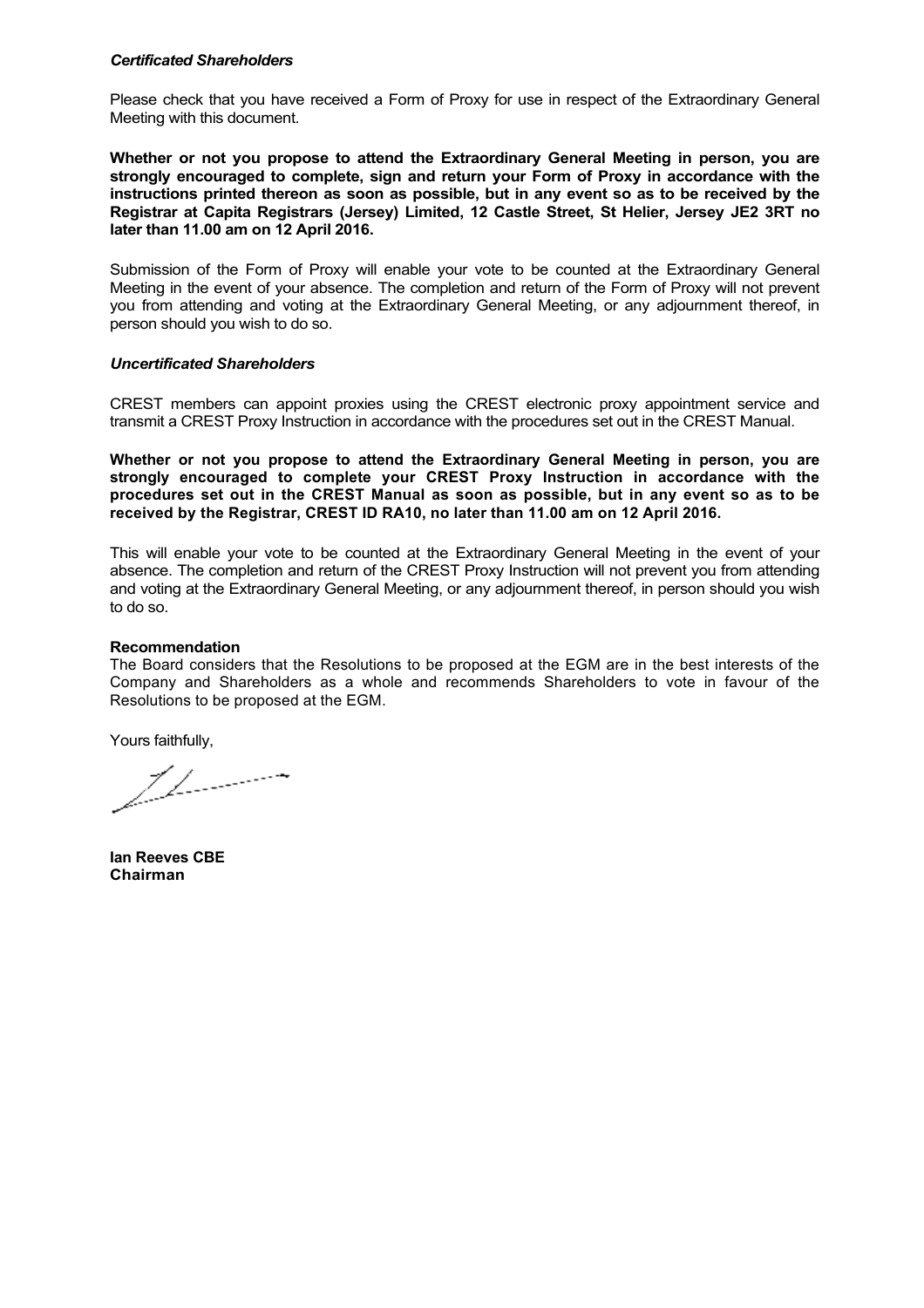## **DEFINITIONS**

The following definitions apply throughout this document, unless the context requires otherwise:

| "Articles"                                   | the articles of association of the Company in force from time<br>to time                                                                                                                                                                                                                      |
|----------------------------------------------|-----------------------------------------------------------------------------------------------------------------------------------------------------------------------------------------------------------------------------------------------------------------------------------------------|
| "Board"                                      | the board of Directors of the Company                                                                                                                                                                                                                                                         |
| "Companies Law"                              | the Companies (Jersey) Law 1991, as amended, and<br>any subsidiary legislation from time to time made thereunder,<br>including any statutory modifications or re-enactments for the<br>time being in force                                                                                    |
| "Company"                                    | <b>GCP</b><br>Infrastructure<br>Investments<br>Limited,<br>company<br>a<br>incorporated in Jersey with registered number 105775                                                                                                                                                               |
| "CREST"                                      | the system of paperless settlement of trades in securities and<br>the holding of uncertificated securities operated by Euroclear UK<br>& Ireland Limited in accordance with the Uncertificated<br>Securities Regulations 2001 (SI 2001/3755)                                                  |
| "CREST Manual"                               | the manual, as amended from time to time, produced by<br>Euroclear UK & Ireland Limited describing the CREST system<br>and supplied by Euroclear UK & Ireland Limited to users and<br>participants thereof                                                                                    |
| "CREST Proxy Instruction"                    | a proxy instruction message submitted through CREST in<br>accordance with the CREST Manual                                                                                                                                                                                                    |
| "Directors"                                  | the directors of the Company from time to time                                                                                                                                                                                                                                                |
| "Existing Placing Programme"                 | the existing placing programme of Ordinary Shares as described<br>in the Chairman's letter to the Shareholders in this document                                                                                                                                                               |
| "Extraordinary General Meeting" or<br>"EGM"  | the extraordinary general meeting of the Company to be held<br>at 12 Castle Street, St Helier, Jersey JE2 3RT at 11.00 am on<br>14 April 2016 convened by the Notice of Extraordinary General<br>Meeting (including any adjournment thereof), and at which the<br>Resolution will be proposed |
| "Form of Proxy"                              | the form of proxy which accompanies this document for use by<br>Shareholders who hold their Ordinary Shares in certificated form<br>in relation to voting at the Extraordinary General Meeting                                                                                                |
| "FSMA"                                       | the Financial Services and Markets Act 2000 (as amended)                                                                                                                                                                                                                                      |
| "London Stock Exchange"                      | London Stock Exchange plc                                                                                                                                                                                                                                                                     |
| "New Placing Programme"                      | the proposed placing programme of Ordinary Shares as<br>described in the Chairman's letter to the Shareholders in this<br>document                                                                                                                                                            |
| "Notice of Extraordinary General<br>Meeting" | the notice of the Extraordinary General Meeting set out at<br>the end of this document                                                                                                                                                                                                        |
| "Ordinary Shares"                            | ordinary shares of £0.01 each in the capital of the Company                                                                                                                                                                                                                                   |
| "Registrar"                                  | Capita Registrars (Jersey) Limited of 12 Castle Street,<br>St Helier, Jersey JE2 3RT                                                                                                                                                                                                          |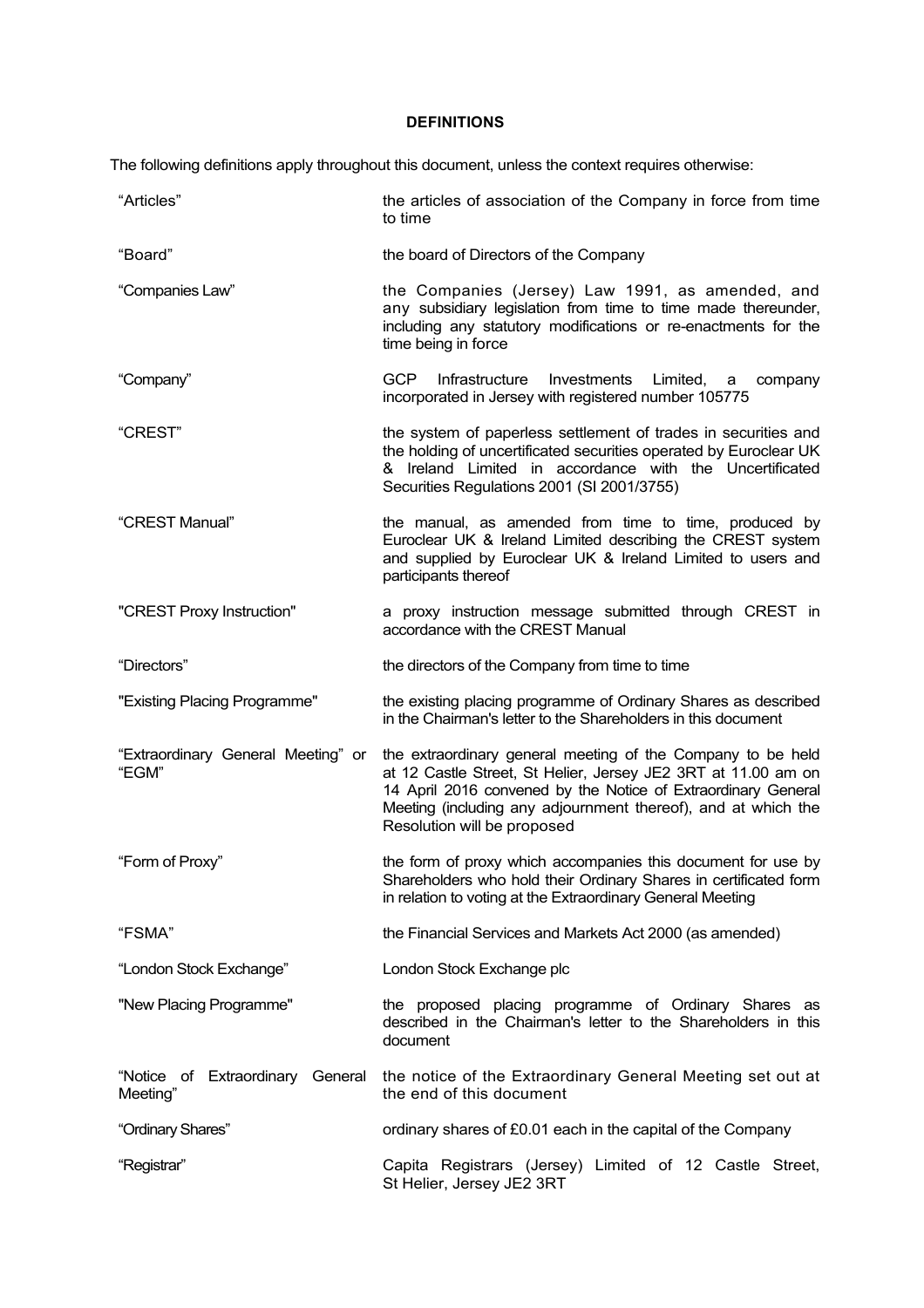| "Resolution"         | the resolution to be proposed at the Extraordinary General<br>Meeting                              |
|----------------------|----------------------------------------------------------------------------------------------------|
| "Shareholder(s)"     | a holder or holders of Ordinary Shares in the Company                                              |
| "Special Resolution" | a resolution of the Company passed as a special resolution in<br>accordance with the Companies Law |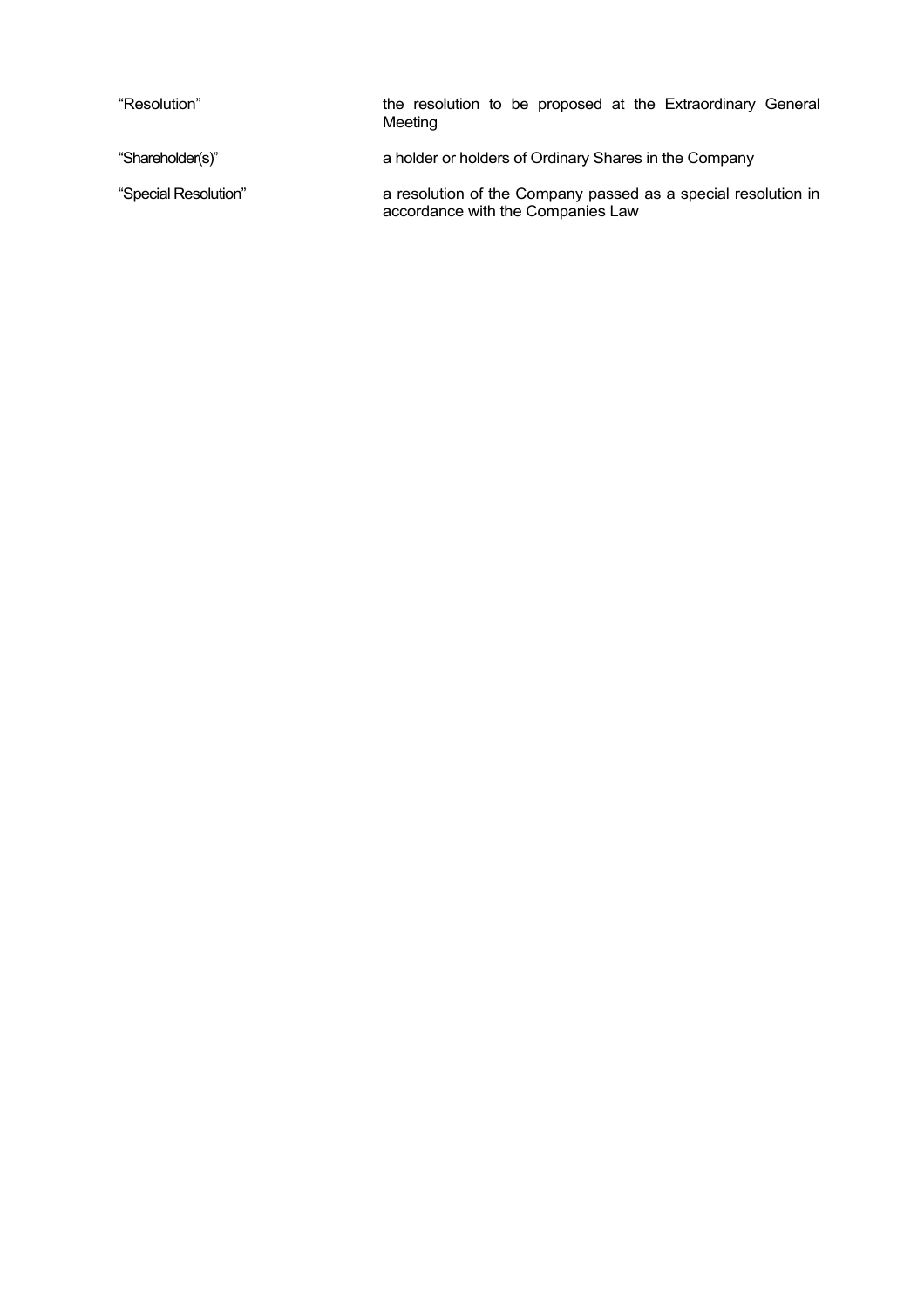## **NOTICE OF EXTRAORDINARY GENERAL MEETING**

NOTICE IS GIVEN that an Extraordinary General Meeting (the "**Extraordinary General Meeting**" or "**EGM**") of GCP Infrastructure Investments Limited (the "**Company**") will be held at 12 Castle Street, St Helier, Jersey JE2 3RT on 14 April 2016 at 11.00 am. to consider and, if thought fit, pass the following resolution.

## **SPECIAL RESOLUTION**

1. THAT, the Directors be and are hereby empowered to allot equity securities (as defined in the Company's articles of association (the "**Articles**")) for cash, and/ or sell equity securities held as treasury shares for cash, as if the pre-emption rights contained in the Articles in respect of such equity securities did not apply to any such allotment or sale, provided that this power shall be limited to:

the allotment or issue of 175 million Ordinary Shares pursuant to the placing programme of Ordinary Shares described in the Company's circular to shareholders that accompanies and forms part of this notice;

and the authority hereby conferred shall expire on or around 17 April 2017, save that the Company may, before such expiry, make an offer or agreement which would or might require equity securities to be allotted or equity securities held as treasury shares to be sold after such expiry and the Directors may allot equity securities and/ or sell equity securities held as treasury shares in pursuance of any such offer or agreement as if this power had not expired.

By order of the Board of Directors

**Capita Financial Administrators (Jersey) Limited** *Secretary* 23 March 2016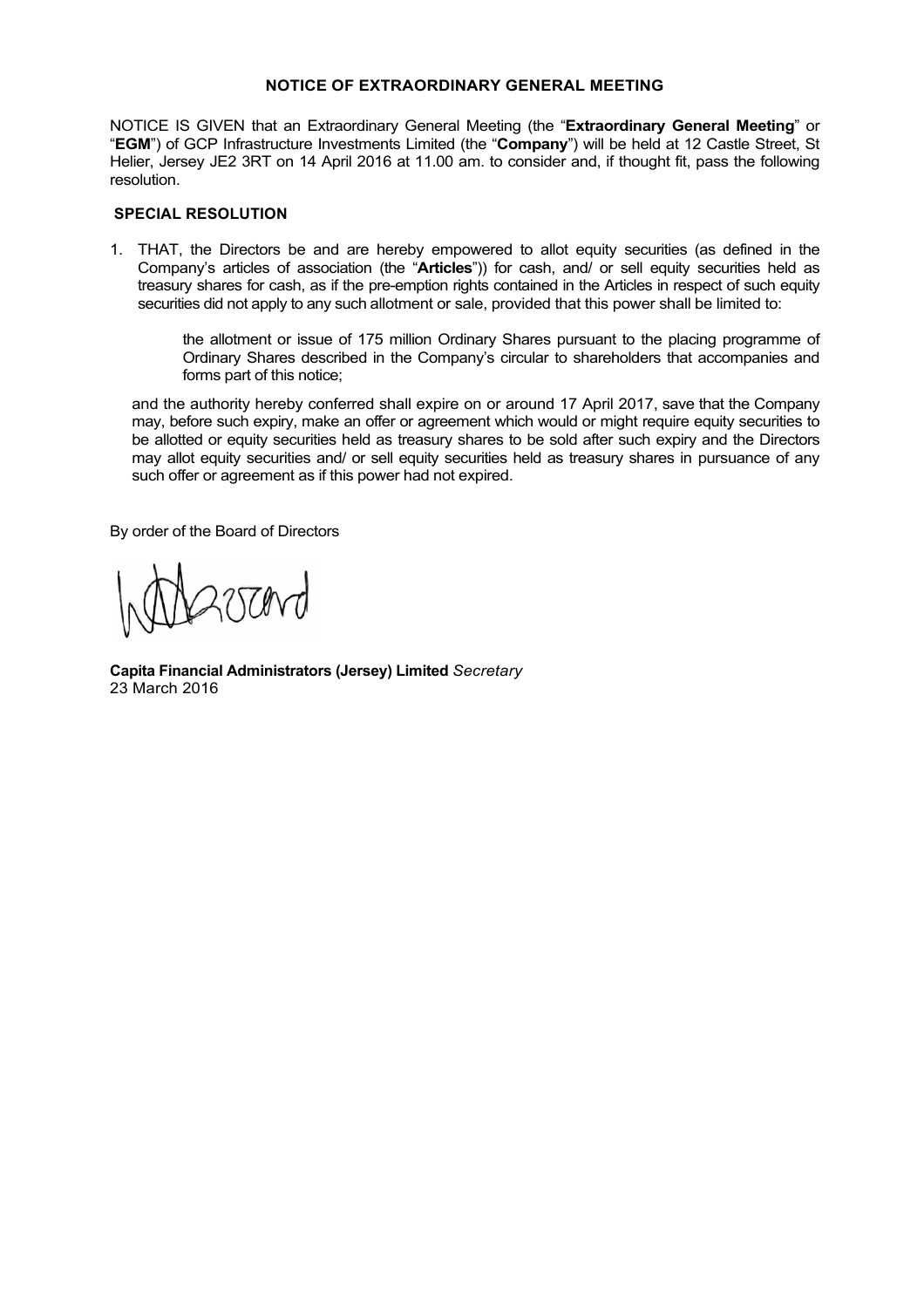## **Notes to Notice of Extraordinary General Meeting**

- 1. A member is entitled to appoint one or more proxies to exercise all or any of the member's rights to attend, speak and vote at the EGM. A proxy need not be a member of the Company and a member may appoint more than one proxy in relation to a meeting to attend, speak and vote on the same occasion provided that each proxy is appointed to exercise the rights attached to a different share or shares held by a member. To appoint more than one proxy, the proxy form should be photocopied and the name of the proxy to be appointed indicated on each form together with the number of shares that such proxy is appointed in respect of.
- 2. A Form of Proxy is enclosed with this circular. In order to be valid any proxy form or other instrument appointing a proxy must be returned duly completed by one of the following methods no later than 11.00 am on 12 April 2016:
	- In hard copy form by post, by courier, or by hand to the following address: Capita Registrars (Jersey) Limited 12 Castle Street St. Helier Jersey JE2 3RT Channel Islands

Submission of a proxy appointment will not preclude a member from attending and voting at the EGM should they wish to do so.

To direct your proxy on how to vote on the resolution, mark the appropriate box on your proxy form with an 'X'. To abstain from voting on a resolution, select the relevant "Vote withheld" box. A vote withheld is not a vote in law, which means that the vote will not be counted in the calculation of votes for or against the resolution. If no voting indication is given, your proxy will vote or abstain from voting at his or her discretion. Your proxy will vote (or abstain from voting) as he or she thinks fit in relation to any other matter which is put before the EGM.

- 3. Pursuant to the Companies (Uncertificated Securities) (Jersey) Order 1999, the Company specifies that only those shareholders registered in the register of members of the Company by 11.00 am on 12 April 2016 shall be entitled to attend and vote at the EGM in respect of the number of shares registered in their name at that time. Changes to entries on the register of members after 11.00 am/pm on 12 April 2016 shall be disregarded in determining the rights of any person to attend or vote at the EGM.
- 4. In the case of joint holders, where more than one of the joint holders purports to appoint a proxy, only the appointment submitted by the most senior holder will be accepted. Seniority is determined by the order in which the names of the joint holders appear in the Company's register of members in respect of the joint holding (the first-named being the most senior).
- 5. Under the Companies (Jersey) Law 1991, a body corporate may only appoint one corporate representative. A shareholder which is a body corporate that wishes to allocate its votes to more than one person should use the proxy arrangements.
- 6. Any power of attorney or any other authority under which your proxy form is signed (or a duly certified copy of such power or authority) must be returned to the registered office with your proxy form.
- 7. In accordance with Article 40 of the Companies (Uncertificated Securities) (Jersey) Order 1999, the Company has fixed 6.00 pm on 21 March 2016 as the record date for determining the uncertificated members entitled to receive notice of the meeting and this form of proxy, so that such persons entered on the Company's register of members at that time are the persons so entitled.

CREST members who wish to appoint a proxy or proxies through the CREST electronic proxy appointment service may do so for the EGM and any adjournment(s) of the EGM by using the procedures described in the CREST manual. CREST personal members or other CREST sponsored members and those CREST members who have appointed a voting service provider(s) should refer to their CREST sponsor or voting service provider(s), who will be able to take the appropriate action on their behalf.

In order for a proxy appointment or instruction made using the CREST service to be valid, the appropriate CREST message (a "**CREST Proxy Instruction**") must be properly authenticated